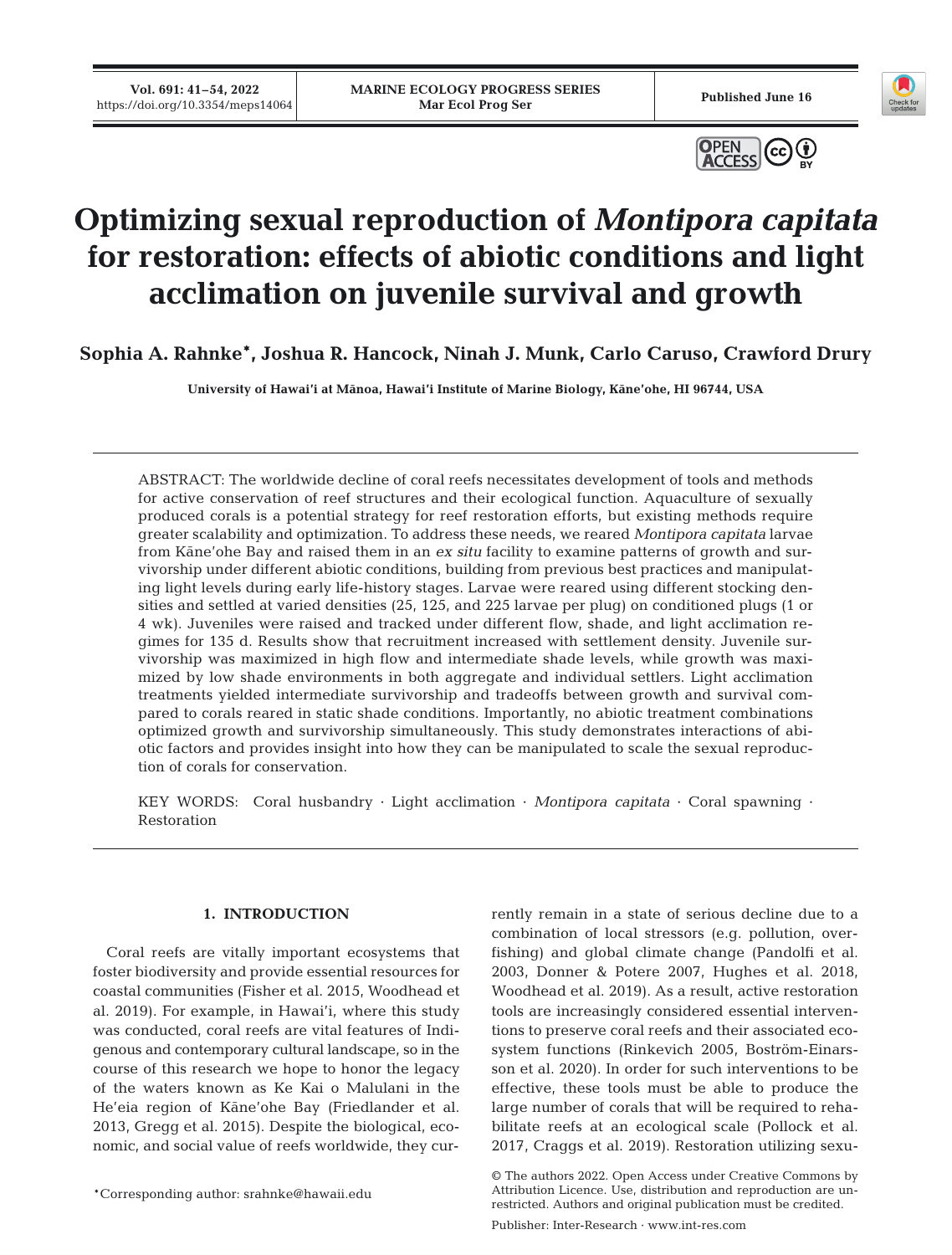ally produced coral propagules is an emerging technique which potentially offers scalability of this magnitude (Randall et al. 2020).

In recent decades, coral restoration and out-planting efforts have mostly relied on asexual reproduction methods such as coral gardening, where coral stock is produced by fragmentation (Bowden-Kerby 2001, Nama & Akter 2021). However, these techniques present several significant constraints, in particular the limited genetic diversity and potentially reduced resilience associated with asexually produced corals (Baums 2008, Guest et al. 2014, Omori et al. 2016, Baums et al. 2019). Additionally, these practices often require fragmenting and/or removing healthy coral from source areas, which may negatively affect source reefs and donor colony health (Edwards & Clark 1999, Forsman et al. 2006, Lirman et al. 2010). Due to concerns about such negative impacts, obtaining appropriate permits is also a considerable logistical challenge to this methodology, and represents another barrier to upscaling these practices (Lirman et al. 2010, Boström-Einarsson et al. 2020). Alternatively, generating corals through a sexual reproduction pipeline, in which coral gametes are collected and reared through early life stages into juveniles, is an emerging approach which addresses many of these limitations (Randall et al. 2020, Hancock et al. 2021). Importantly, methods using sexual reproduction promote genetic diversity and allow for potential incorporation of additional techniques such as selective breeding or assisted gene flow (Baums 2008, van Oppen et al. 2017, Humanes et al. 2021). Additionally, sexual reproduction pipelines minimize damage to existing reefs because they do not require the extraction or fragmentation of adult corals, instead utilizing a small portion of gametes, collected *in situ* during spawning events, as source material (Edwards 2010, Randall et al. 2020). Sexual propagation also offers the opportunity to significantly upscale the current production of restoration by taking advantage of the high fecundity of corals, which may produce billions of larvae during mass spawning events (Álvarez-Noriega et al. 2016, Pollock et al. 2017, Craggs et al. 2019).

Despite the potential benefits of sexually produced corals (e.g. scalability, genetic diversity), biological bottlenecks associated with the early life history stages of coral development present significant challenges to implementing these methodologies (Vermeij & Sandin 2008, Penin et al. 2010, Guest et al. 2014). Embryogenesis, larval development, larval settlement, and post-settlement survivorship are all early life history phases that present unique obstacles to the feasibility of large-scale restoration efforts (Guest et al. 2014, Randall et al. 2020). In particular, high mortality rates associated with larval stages and sensitivity of newly settled recruits to environmental conditions make larval settlement and post- settlement survivorship prime areas for improvement (Craggs et al. 2019, Hancock et al. 2021). Species-specific techniques which improve these processes are being developed worldwide in order to facilitate largescale restoration efforts (Pollock et al. 2017, Craggs et al. 2019). Yet, for most coral species, essential rearing and husbandry protocols have yet to be defined or specifically tailored for maximum output. In particular, larval cultures and recruitment are known to have density-dependent thresholds that have yet to be quantified for many species (Pollock et al. 2017, Randall et al. 2020). For example, even in *Montipora capitata,* where sexual reproduction has been studied extensively, optimal densities for larval rearing and settlement remain unknown (Padilla-Gamiño & Gates 2012, Hancock et al. 2021). While it has been observed that success of larval recruitment increases with larval abundance supplied, densely stocked larvae may lead to high rates of mortality in *ex situ* cultures (Suzuki et al. 2012, Doropoulos et al. 2017, Cameron & Harrison 2020). Additionally, previous studies have also demonstrated the importance of substrate biofilms in the settlement of coral larvae (Webster et al. 2004, Ritson-Williams et al. 2010, Hancock et al. 2021). Larvae of many coral species have been shown to actively select a position for permanent settlement based on external chemical cues that induce metamorphosis (Heyward & Negri 1999, Tran & Hadfield 2011). Balancing these factors and defining effective larval rearing techniques and optimal substrate conditions are imperative steps in establishing protocols which maximize output at all stages of the sexual reproduction pipeline (Pollock et al. 2017, Randall et al. 2020).

Newly settled recruits are particularly sensitive to abiotic factors, such as light intensity and water flow, which are known to be influential drivers of post-settlement survival in the *ex situ* grow-out phase of juvenile *M. capitata* (Forsman et al. 2012, Hancock et al. 2021). Interestingly, as juvenile corals age, optimal rearing conditions may shift, particularly in re sponse to light, representing a potentially important opportunity to enhance post-settlement husbandry techniques (McMahon 2018, Kuanui et al. 2020). Previous experiments have indicated that the light needs of juvenile *M. capitata* may change after 1 mo post-settlement, where juveniles may prefer darker conditions immediately after settlement but may sub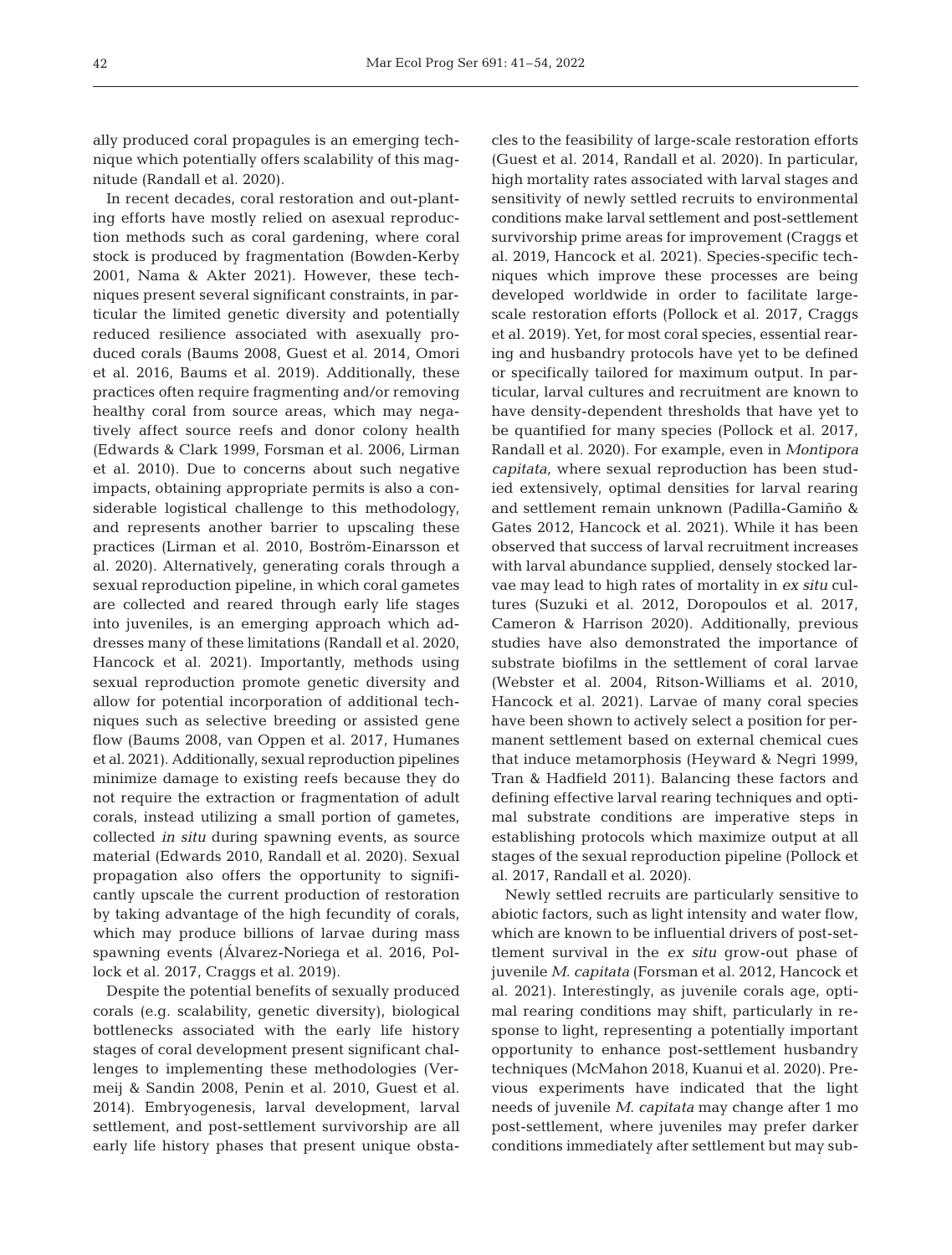sequently benefit from increased light availability (Hancock et al. 2021). Light intensity impacts coral growth as well as the photosynthetic capabilities of symbiotic zooxanthellae, which has strong influence on colony health and survival (Kühl et al. 1995, Kuanui et al. 2020). Excessive light availability can lead to increased oxidative stress and reduced photosynthetic efficiency which can result in coral bleaching, as well as algal overgrowth (Kühl et al. 1995, Richier et al. 2008). Therefore, determination of optimal light conditions is of high priority for rearing sexually propagated corals. Here, we examine how light acclimation, the process of incrementally increasing the light intensity available to juvenile corals, affects the survivorship and growth of juvenile *M. capitata*. By initially heavily shading early recruits and subsequently increasing light availability, we aim to enable juvenile survival and growth through enhanced photosynthetic capabilities (Kuffner et al. 2006, Ritson-Williams et al. 2009, Kuanui et al. 2020).

In this study, we fine-tune current post-settlement and larval rearing practices and incorporate an understudied coral husbandry tool, light acclimation, in an attempt to enhance the sexual reproduction pipeline for *M. capitata*. We present the most recent improved practices for rearing *M. capitata* in Hawai'i and determine (1) optimal substrate conditioning, (2) enhanced embryo and larval stocking densities, (3) effects of multiple light and flow regimes, and (4) impacts of light acclimation on post-settlement survival and growth.

## **2. MATERIALS AND METHODS**

#### **2.1. Gamete collection, embryo stocking densities**

*Montipora capitata* is a hermaphroditic broadcast spawner that releases egg-sperm bundles in mass spawning events during the summer months in Hawai'i (Padilla-Gamiño & Gates 2012). During mass spawning events in June and July 2020, gamete bundles were collected near Reef 11 in Kāne'ohe Bay, O'ahu. Egg-sperm bundles were released at approximately 21:00 h and were collected from the ocean surface using mesh nets (153 μm mesh) for approximately 15 min. Gametes were gently rinsed from collection nets into a large collection bucket (19 l) containing seawater. After the completion of gamete collection, 5 ml of egg-sperm bundles were immediately aliquoted into approximately 35 ml of seawater within a 50 ml falcon tube. Egg-sperm bundles were then transported to an *ex situ* facility on Moku o Lo'e

(Hawai'i Institute of Marine Biology) and were al lowed to fertilize until bundles visibly separated, after approximately 60 min. Following the successful collection of gametes and fertilization period, concentrated sperm supernatant was removed from the gamete-seawater solution. Fertilized embryos were then transferred into 15 l larval rearing conicals at 9 volumes (5, 7.5, 10, 12.5, 15, 17.5, 20, 22.5, 25 ml l−1) in June for the embryo stocking density experiment and at 15 ml in July for the post-settlement experiment. Here, embryo stocking density refers to the number of fertilized embryos that were added to each rearing conical. Embryos were gently stirred into the conicals in order to dilute any additional sperm water, which was then drained approximately 90% before refilling. The larval rearing conicals were supplied with 1 μm filtered seawater at ambient temperature and overflow was passed through a submerged banjo filter (153 μm mesh) to prevent the loss of embryos and larvae. For 24 h immediately following fertilization, flow through the conicals was minimal (<1 l h−1) in order to minimize physical damage to the embryos. Water flow through the conicals was increased at 24 and 48 h post-fertilization to prevent larvae from settling on conical surfaces  $({\sim}2 \, 1 \, h^{-1})$ .

#### **2.2. Larval rearing and quantification**

Fertilized embryos were reared for 5 d at ambient temperatures. The temperature of all rearing conicals was recorded 4 times within the 2 d immediately after fertilized embryos were added and averaged 27.1°C. Cultures were cleaned every hour during the first 5 d of rearing. Cleaning included removing visibly dead embryos, stirring embryos in order to prevent settling on the side of the conicals or banjo filter, and removing any biofilm present on the surface of the conicals. At 5 d post fertilization, production of competent larvae was volumetrically quantified from each stocking density culture. Twelve 1 ml samples were aliquoted from a homogenized conical mixture and counted to calculate average larvae produced from each stocking density. In July, we used the same volumetric technique to quantify larvae for settlement.

# **2.3. Plug conditioning, larval settlement, larval stocking density**

In preparation for settlement in June, aragonite plugs (~1.9 cm diameter) were conditioned for either 4 or 1 wk in a flow-through seawater tank under 2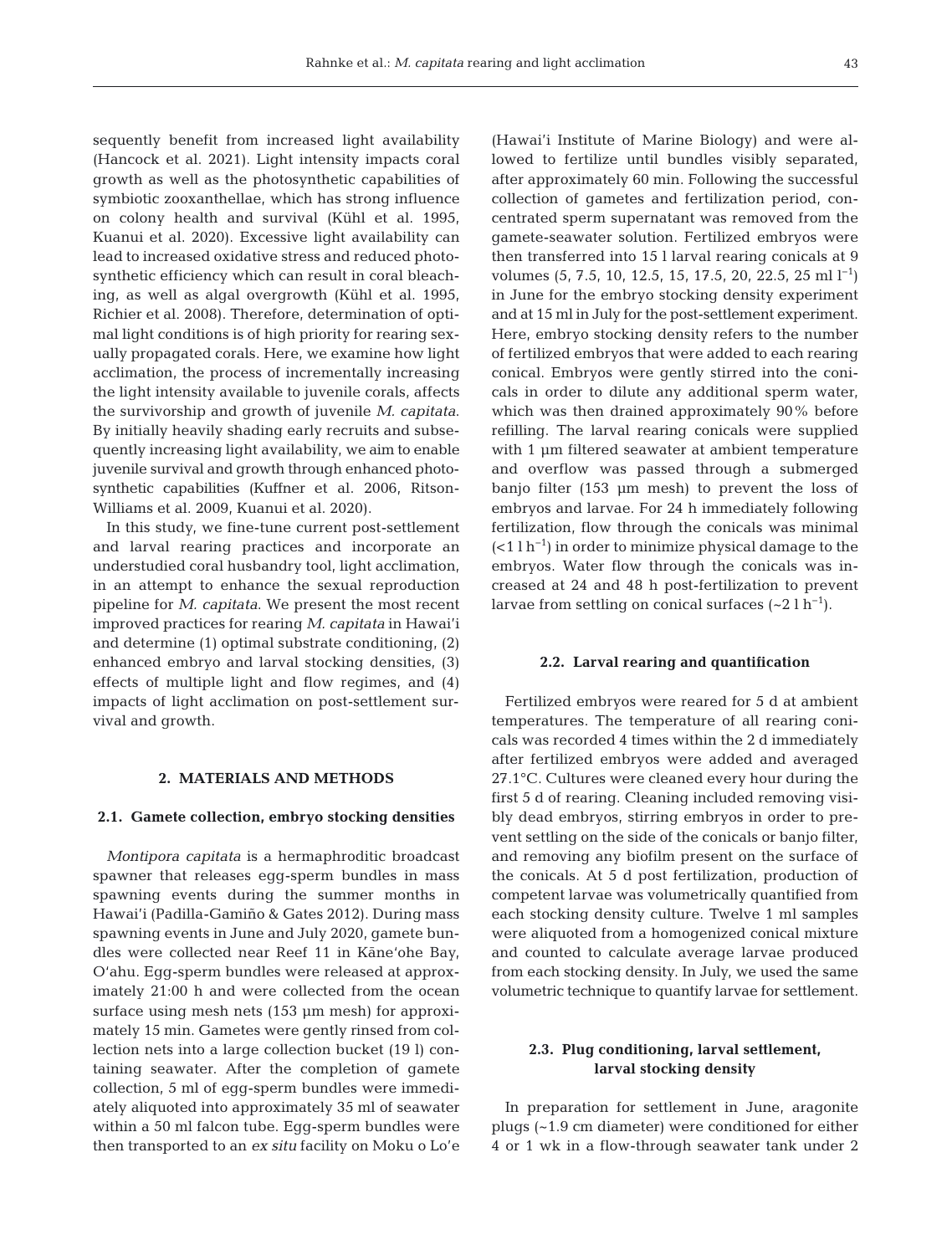layers of shade cloth. In July, plugs were conditioned in the same tank environment for 4 wk. After 4 wk, conditioning produced a biofilm as well as notable growth of filamentous algae. Efforts were taken to remove any macroalgae on the plugs before settlement. At 5 d post-fertilization, larvae were placed into settlement bins with mesh bottoms (~15 cm wide × 30 cm long; 153 μm mesh), each containing 80 aragonite plugs submerged in approximately 2 cm of water. In June, larvae were introduced to settlement chambers at low, medium, and high densities (25, 125, and 225 larvae per plug,  $n = 8$  bins per density) and were allowed to settle for either 24 or 72 h (n = 4  $\,$ bins per time point). In July, larvae were added to 38 settlement bins at a density of 125 larvae per aragonite plug, all plugs were checked for settled larvae at both 24 and 72 h time points. At each time interval, plugs with newly settled corals were removed from the settlement chambers and placed into a holding tank until all plugs with settled corals were transferred into their respective treatments.

#### **2.4. Coral husbandry**

The newly settled recruits in post-settlement treatments were reared for 5 mo (July 2020 to December 2020) in experimental tank treatments designed to test effects of light intensity, flow, and light acclimation. Each treatment was replicated in 2 raceway tanks. The raceway tanks were periodically siphoned to remove accumulation of sand and sediment from the bottom of tanks. In addition, these tanks experienced a large bloom of macroalgae which began in September 2020 and continued until the beginning of November 2020. In order to prevent complete overgrowth of the juvenile corals, algae was manually removed from plugs and plug racks, and tanks were cleaned on a weekly basis. Importantly, this maintenance was solely to prevent corals from being smothered by mat-forming macroalgae and was not an attempt to represent any form of herbivory, a factor which can be influential when raising corals in an *ex situ* environment (Craggs et al. 2019, Henry et al. 2019). Despite these efforts, this algal bloom interfered with data collection and no data was recorded in September due to extensive algae cover.

Once a month for the duration of this experiment, 15 ml of commercially available coral food (Reef Chili) was mixed with 1000 ml of water and added to each tank (Reef Chili not added in September due to level of algae overgrowth). Additionally, temperature loggers (HOBO Pendant, Onset Computer) were

placed into all raceway tanks and recorded temperature measurements every 15 min from 30 July 2020, 17:00 h until 8 February 2020, 17:00 h. All tanks closely tracked each other as well as the temperature of Kāne'ohe Bay.

# **2.5. Post-settlement shade, flow, and light acclimation treatments**

**2.5.1. Shade treatments.** Three different static shade treatments were tested (1x, 2x, and 3x) within each flow tank  $(n = 4)$ . Utilizing commercially available shade cloth, shade coverings were constructed for each light treatment with 1 layer (1x), 2 layers  $(2x)$ , or 3 layers  $(3x)$  of shade cloth. Therefore, the 1x treatment received the most sunlight and the 3x treatment received the least. Every raceway tank was modified to accommodate all 3 light treatments. This arrangement allowed for the racks to be periodically rearranged within the tanks to account for variability in light or flow. We measured photosynthetically active radiation (PAR, in units of photosynthetic photon flux density or PPFD) values under each shade cloth treatment using a Li-COR light meter. PAR measurements were taken at noon on a sunny day in August in order to represent maximum light intensity expected to reach the corals over the duration of the experiment. In the light acclimation treatment, a subset of plugs  $(n = 30)$  within each raceway tank were transferred 36 d post-settlement from high shade  $(3x)$  to low shade  $(1x)$  treatments. Plugs were re-randomized within racks after transfer.

**2.5.2. Flow treatments.** Relatively high and low flow treatments were tested in this experiment. A manifold powered by 2 Danner Manufacturing pumps created the high flow environment in 2 tanks, while a manifold powered by 1 pump created a low flow environment in remaining tanks  $(n = 2)$ . The seawater input to each raceway tank was equivalent (6 l min−1, turnover time ~0.5 h). The high flow tank had the equivalent of approximately 5300 l  $h^{-1}$  circulation while the low flow tank had the equivalent of approximately 2650 l h−1 circulation.

#### **2.6. Juvenile survivorship and recruitment density**

The effects of the light, flow, and light acclimation treatments on the survivorship and growth of juvenile corals were assessed by photographing all plugs (n = 2699) immediately after settlement and at 4 additional time points (36, 64, 106, 134 d post-settle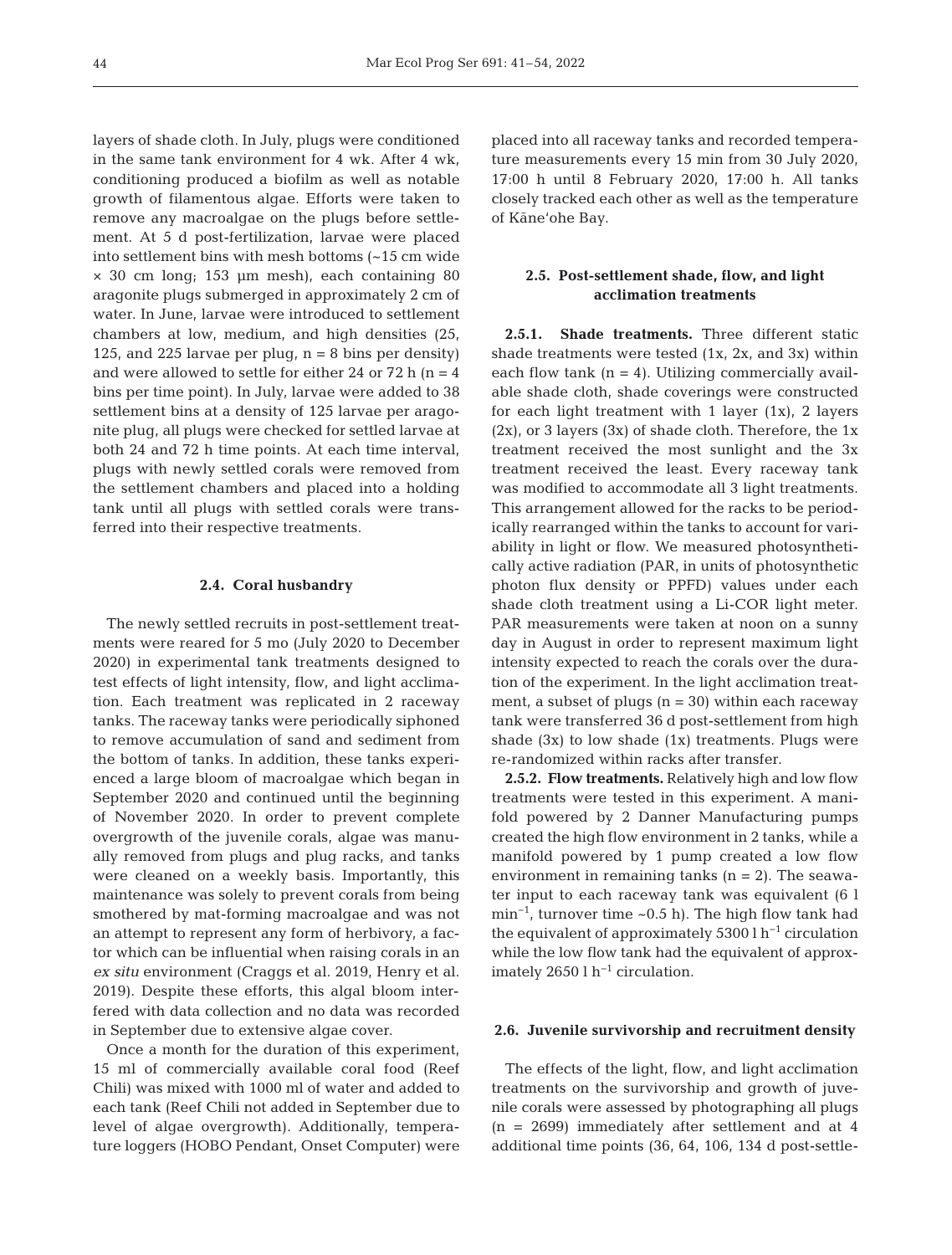ment). Photographs were taken of every plug using a Canon EOS 6D camera and Canon EF 24-70mm f/4.0L IS USM standard zoom lens. Living juveniles were classified as individuals or aggregates based on initial settlement for downstream analysis, whereby aggregates represent 2 or more corals that have settled in physical contact with each other. Survivorship of all juvenile *M. capitata* was tracked on 200 plugs (30 per shade/flow treatment) for all time points. Survival was determined by examining photos and re cording a juvenile as alive if a distinct corallite structure was present and there was pigmentation distinguishable from the substrate directly underneath the coral. The number of living individual and aggregate juvenile corals on each plug was re corded. Aggregate survivorship was determined by the state of the whole aggregate colony rather than the survival of individual polyps within an aggregate structure. If a coral appeared to be overgrown by macroalgae or crustose coralline algae, or lacked distinct tissue pigmentation, the coral was not counted as living. The same methodology was used to determine recruitment density from June plugs, which were settled at different larval densities.

#### **2.7. Juvenile growth**

Growth rate was calculated for corals that were alive at the conclusion of the experiment as a percent change in planar surface area  $\text{ (mm}^2)$  over the entire experiment (135 d; approximately 5 mo). Growth measurements were collected from a random subset of 10 plugs from each treatment (n = 295 juveniles). The outline of every individual and aggregate coral alive at the December time point was traced using ImageJ software to determine the final surface area  $(SA<sub>final</sub>)$ . The aggregate or individual was then identified in the plug from the July time point and the initial surface area  $(SA<sub>initial</sub>)$  of the same juvenile was determined using ImageJ software. Growth was then calculated for every juvenile using the formula:

$$
Growth = \frac{SA_{final} - SA_{initial}}{SA_{initial}}
$$
 (1)

#### **2.8. Data analysis**

For all data analysis corals were grouped into 'juvenile type', either aggregate or individual, based on initial settlement patterns. Survival was examined as a binary response (dead or alive). Growth was de termined using Eq. (1). First, 2-way analysis of variance (ANOVA) was used to test the effect of larval stocking density and time on the total number of settlers. An independent-samples *t*-test was used to compare total recruitment in the 1 and 4 wk conditioning treatments. A Wilcoxon signed-rank test analyzed survival in high and low flow conditions. As mortality in the low flow treatment was high, the effect of light and juvenile type on survivorship was analyzed within the high flow treatment with a quasibinomial general linearized model.

Juvenile growth was also analyzed within the high flow treatment. A 2-way ANOVA was used to examine effects of shade treatment and juvenile type on growth. To analyze the relationship between growth and survival, the average growth and survivorship for all treatment combinations was calculated and examined as a linear regression between survival and growth for aggregates and individuals. All analyses and visualizations were performed in R Statistical Programming (version 4.1.2) and RStudio (version 1.1.463) using the tidyverse, janitor, plotrix, lubridate, car, emmeans, and cowplot packages (Fox et al. 2007, Lenth et al. 2018, Wickham et al. 2019, Wilke et al. 2019, Lemon et al. 2021). For appropriate analyses, homogeneity of variance was tested with a Levene's test in the car package (Fox et al. 2007). Post-hoc analysis to determine pairwise significance was conducted in the emmeans package (Lenth et al. 2018).

#### **3. RESULTS**

# **3.1. Larval stocking density, plug conditioning, larval output**

In July, a total of 2699 plugs had new recruits present, with an average of  $~5.0$  individuals and  $~3.6$  aggregate recruits per plug. The total number of re cruits was significantly enhanced by higher larval stocking densities, the density of larvae supplied to settlement bins, at both 24 and 72 h time points  $(F =$ 28.6,  $p < 0.001$ ; Fig. 1B). There was no significant effect of conditioning on the number of new recruits  $(F = 1.79, p = 0.32; Fig. 1A)$ ; however, recruitment was 25% higher on plugs with 4 wk of conditioning. Average recruitment at 24 h was 35% higher than at 72 h, although recruitment across time treatments was not significantly different  $(F = 3.65, p = 0.06)$ ; Fig. 1B). There was a positive relationship between the volume of embryos added to a rearing conical and the number of larvae produced ( $\mathbb{R}^2 = 0.33$ , p = 0.053). The average number of fertilized embryos in 1 ml was found to be 13 931 across 110 samples,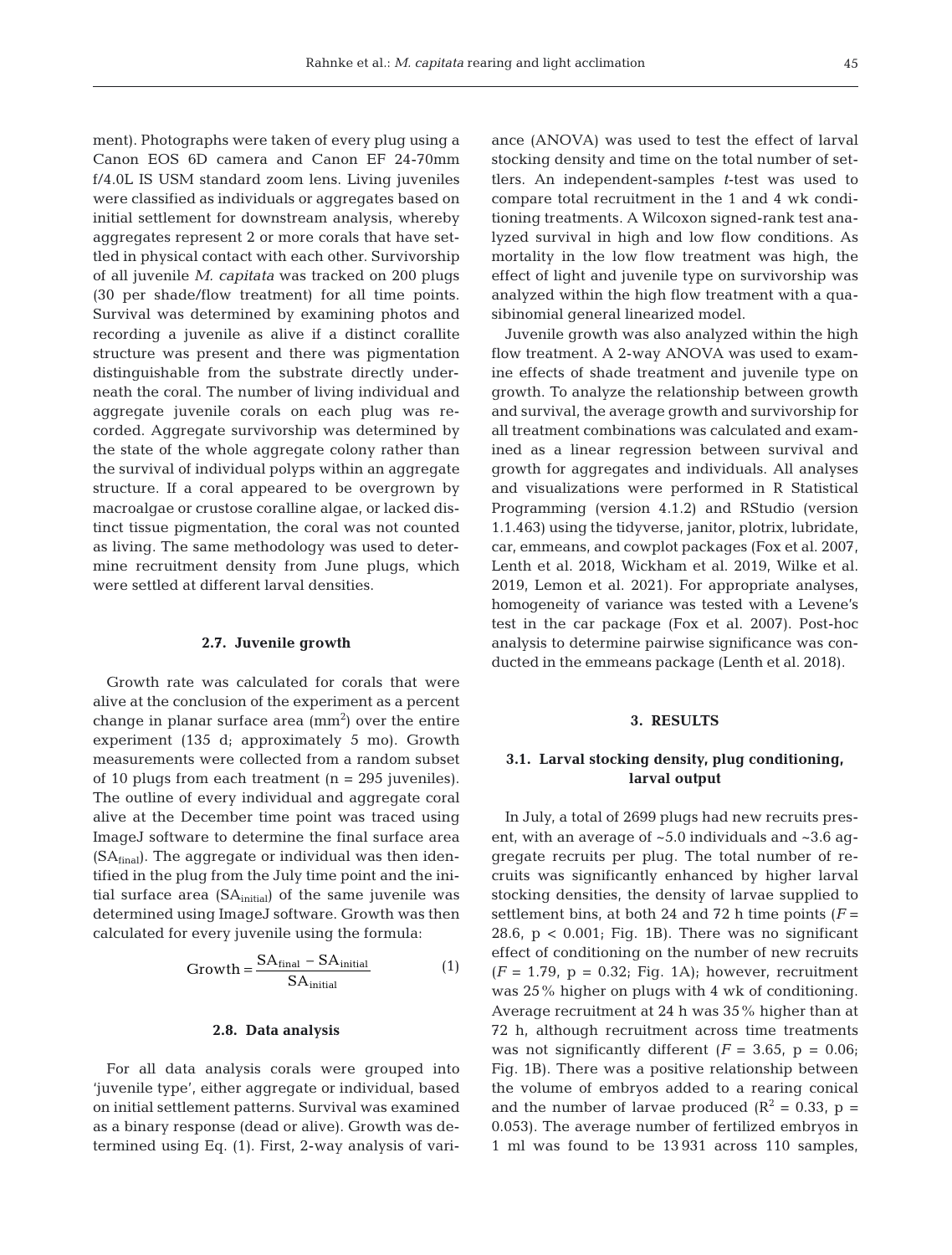

Fig. 1. (A) Conditioning (1 vs. 4 wk) exhibited no significant effect on the total number of settled recruits. (B) Recruitment was enhanced by the highest larval stocking density (differences between treatments indicated by letter groupings); time exhibited no significant effect on recruitment. Bar: median; box: interquartile range (IQR); whiskers: max./min. values within 1.5 × IQR above/below box; dots: individual plugs

meaning embryo stocking density ranged from ~69 655 (5 ml) to ~348 275 (25 ml) embryos per 15 l conical. After 5 d, moderate embryo volumes, 17.0 and 17.5 ml, produced the greatest yields of larvae for maximum outputs of  $131\,333 \pm 1016$  and  $112\,833 \pm 895$  larvae, respectively. These densities are equivalent to a starting point of ~15 embryos ml−1 and an end point of ~8 larvae ml−1.

#### **3.2. Juvenile survivorship**

High flow conditions exhibited ~2.9 times better survival than low flow conditions across juvenile type and shade treatment  $(W = 4547, p < 0.001$ ; Fig. 2B). These results strongly indicate that high flow environments are preferable for juvenile coral survivorship; therefore, all further analyses were conducted exclusively within the high flow treatments. Across all treatments, there was no significant effect of juvenile type (individual or aggregate) on overall survivorship  $(F = 0.042, p = 0.84; Fig. 2A)$ . Across all shade and flow treatments, average individual survivorship was 18.3%, while average aggregate survivorship was 16.7%.

Light dramatically impacted survivorship in juvenile corals, with generally lowest survival in low shade and highest survival at intermediate light levels (p < 0.001; Fig. 3). Over time, individuals in the 3x light treatment survived ~3.4 times better than individuals in the 1x shade treatment (Table 1). Interestingly, individuals in the 2x shade treatment survived

Table 1. Juvenile survivorship across shade treatments (see Fig. 4B for PAR values) in a high flow environment. Survival was determined as a percentage of initial settlers

| Type       | Shade treatment | Survival $(\% )$ |
|------------|-----------------|------------------|
| Individual | 1x              | 10.5             |
|            | 2x              | 34.2             |
|            | 3x              | 37.2             |
|            | $3x$ to $1x$    | 21.2             |
| Aggregate  | 1x              | 12.9             |
|            | 2x              | 38.6             |
|            | 3x              | 27.3             |
|            | $3x$ to $1x$    | 27.7             |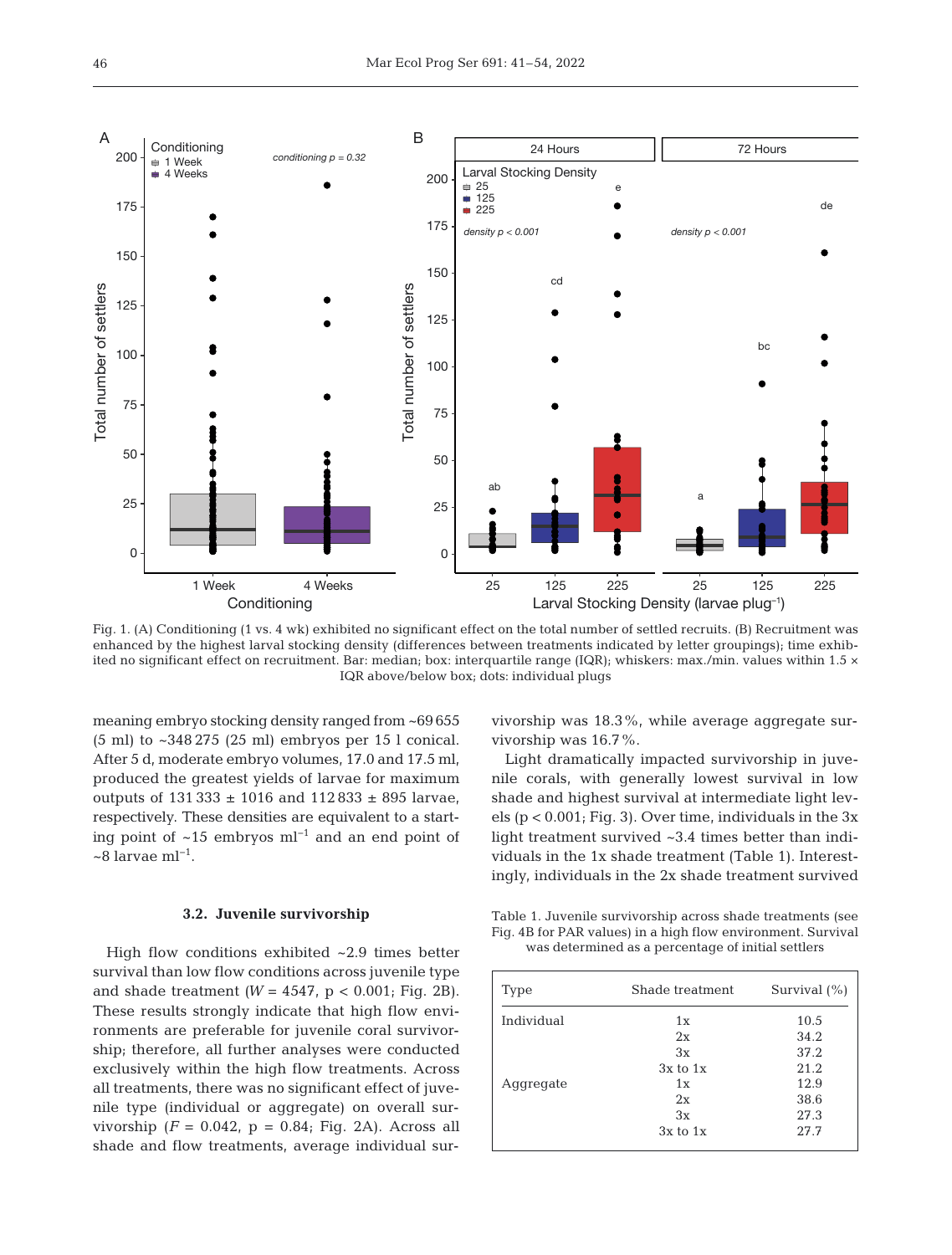

Fig. 2. (A) Proportion survivorship of individual and aggregate juvenile *Montipora capitata* in high and low flow treatments over time. There was no significant difference in overall survivorship between aggregate and individual juveniles. Points represent tracked aggregates and individuals in high and low flow treatments. (B) Across aggregates and individuals, survivorship was significantly higher in the high flow treatment. Error bars represent SD



Fig. 3. End point survivorship of settled juvenile *Montipora capitata* by shade treatment. Survival was lowest in the 1x shade treatment in both aggregates and individuals (differences between treatments indicated by letter groupings). Error bars represent SD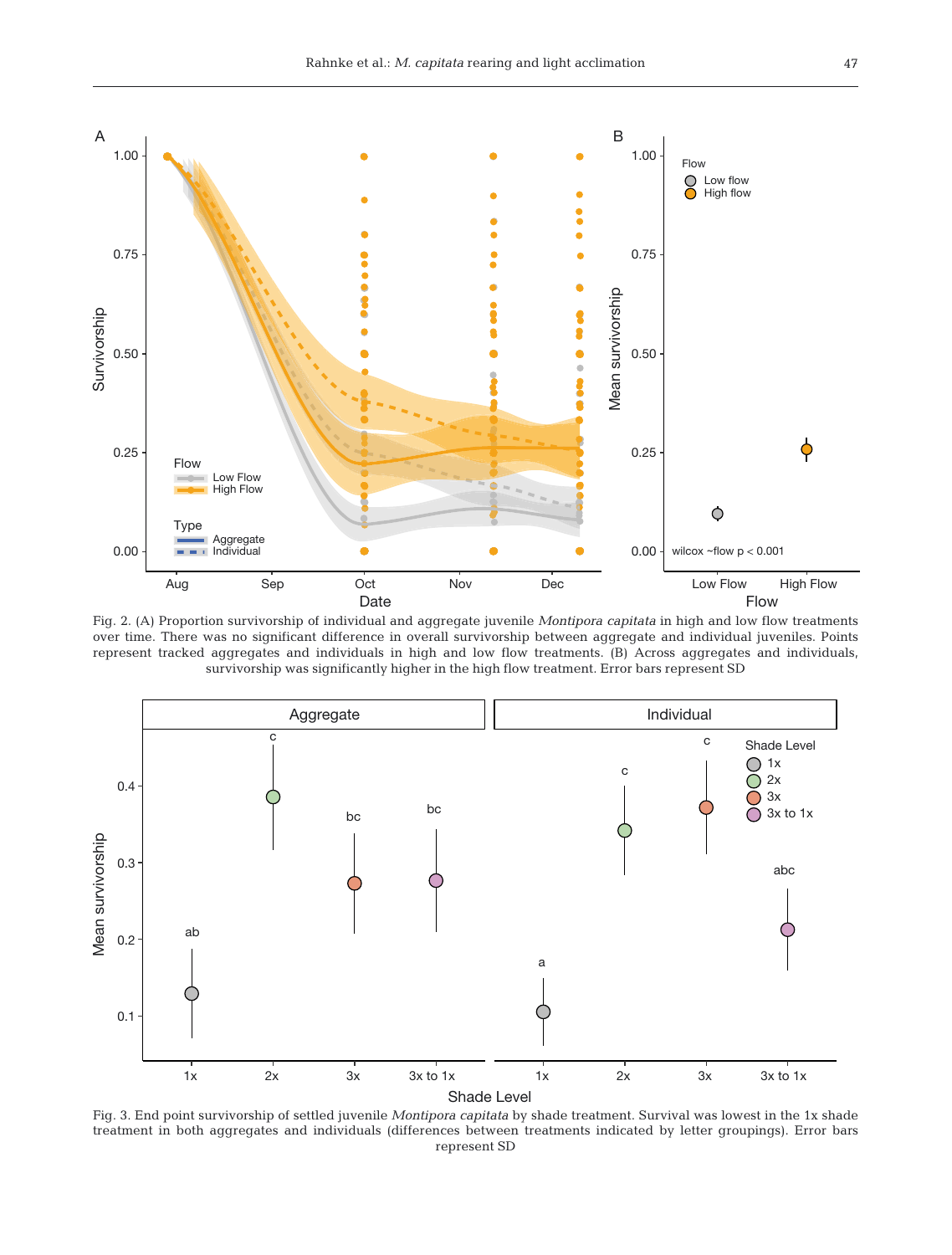~4.1 times better in the high flow environment when compared to the low flow conditions. Aggregate colonies in the 2x shade treatment exhibited the highest survival of all treatments, with 38.6% survivorship (Table 1). Aggregates in the high flow, 2x shade treatment exhibited ~4 times better survival than aggregates in the low flow, 2x shade treatment. In both aggregate colonies  $(p > 0.08)$  and individuals  $(p > 0.07)$ , survivorship in the light acclimation treatment was not significantly different from that in static shade treatments.

## **3.3. Juvenile growth**

Overall, individual corals grew significantly more than aggregate corals over the course of the experiment *(W = 7870, p < 0.001; Fig. 4A).* On average, individual corals grew  $4.15 \mu m^2 d^{-1}$  and aggregate corals grew −2.67  $\mu$ m<sup>2</sup> d<sup>−1</sup>, although aggregate colonies were ~2.3 times larger than individual corals at the end of the experiment. There was no significant effect of flow on either individual ( $W = 1866$ ,  $p = 0.29$ ) or aggregate growth  $(W = 2300, p = 0.31)$ . However, indi-



Fig. 4. (A) Shade level significantly impacted growth of individual and aggregate *Montipora capitata*. Individuals grew significantly more than aggregates over the course of the experiment (dots: outliers; other boxplot details as in Fig. 1; differences between treatments indicated by letter groupings). Note different *y*-axis scales. (B) Average light intensity across shade treatments. (C) Relationship between light intensity and growth in both aggregate and individual juveniles. Particularly in individuals, light intensity was strongly related to juvenile growth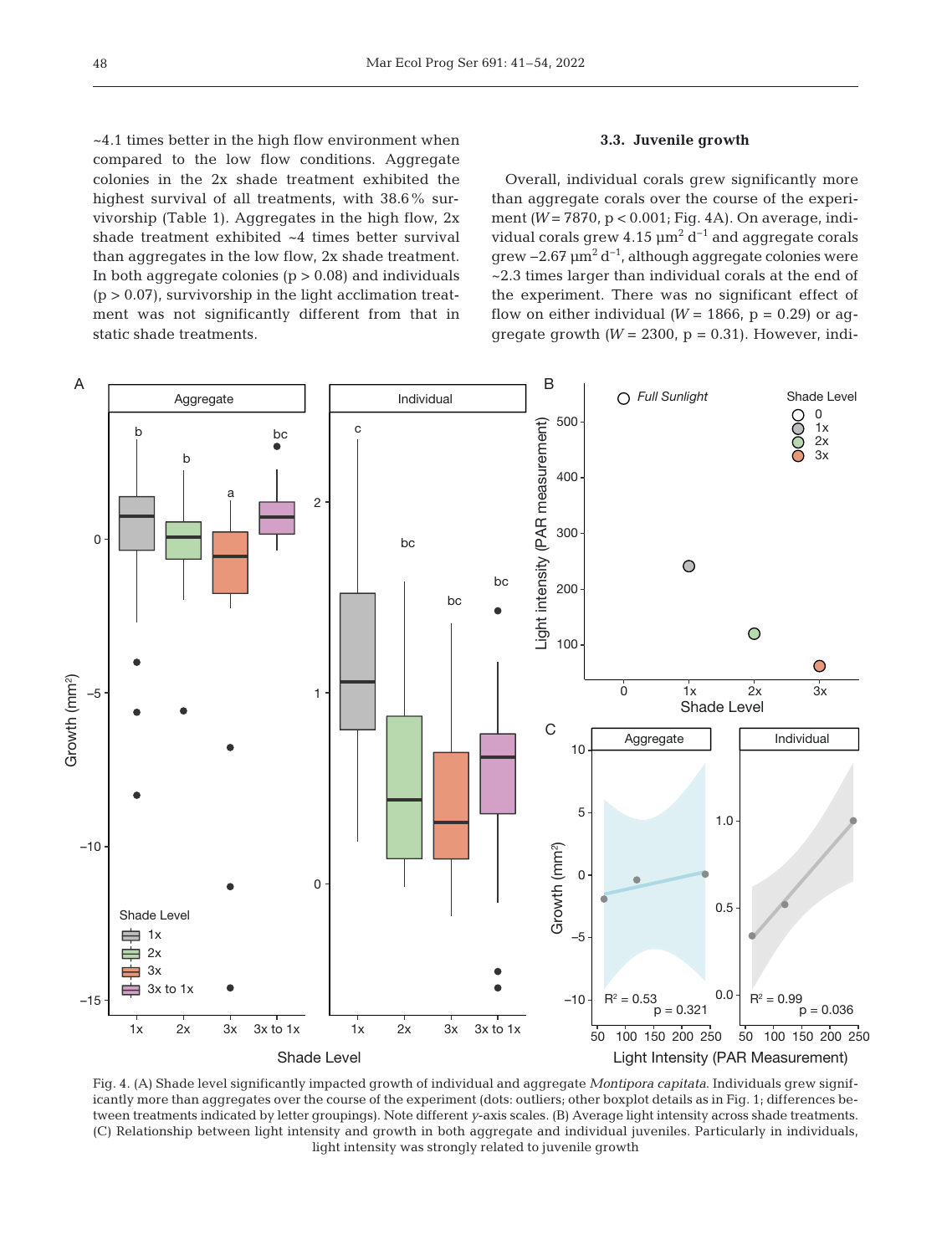viduals and aggregates grew 42% and 34% more in a high flow environment, respectively. Shade level significantly affected juvenile growth  $(F = 12.21, p <$ 0.001; Fig. 4A). On average, aggregates in the 3x to 1x shade treatment grew fastest, at 1.41  $\mu$ m<sup>2</sup> d<sup>-1</sup>, across all shade treatments, while individuals in the 1x shade treatment grew ~1.6 times faster than those in any other shade treatment.

In full sun, and 1x, 2x, and 3x shade, PAR measurements were 542.18, 241.36, 120.14, and 62.08 PPFD, respectively (Fig. 4B). Overall light levels were highly predictive of growth in individuals, almost completely explaining the variance  $(R^2 = 0.99, p = 0.04;$ Fig. 4C). In aggregates, PAR measurements did not significantly predict growth, but did explain 53% of observed variance  $(R^2 = 0.53, p = 0.32; Fig. 4C)$ .

#### **3.4. Relationship between growth and survivorship**

Across treatments, there was no relationship be tween survivorship and growth in aggregate ( $\mathbb{R}^2$  =  $-0.17$ , p = 0.99; Fig. 5) or individual corals ( $R^2 = -0.02$ ,  $p = 0.38$ ; Fig. 5).

## **4. DISCUSSION AND CONCLUSIONS**

Upscaling is one of the primary challenges to current active restoration efforts which seek to recover reef ecosystem functions lost due to anthropogenic stressors (van Oppen et al. 2017, Craggs et al. 2019). A focus on increasing productivity and maximizing efficiency during the sexual propagation of corals is fundamental to improving overall yield and enabling the success of such interventions (Randall et al. 2020). However, despite the various benefits of using sexually produced coral propagules, few publications have detailed methods to optimally rear corals through such techniques (Guest et al. 2014, Pollock et al. 2017, Hancock et al. 2021). In this study, we were able to raise thousands of juvenile *Montipora capitata* from Kāne'ohe Bay, O'ahu, produced by sexual reproduction in an *ex situ* facility. By examining the effects of different stocking densities, and shade, flow, and light acclimation treatments, this study highlights the benefits of defining optimal rearing techniques and growout conditions for sexually propagated corals. Importantly, our findings suggest that light acclimation is a husbandry tool which potentially mitigates traditional tradeoffs between growth and survivorship conditions. Continued development and improvement of light acclimation protocols may be key in improving the overall capacity of sexual reproduction pipelines.

Defining appropriate embryo and larval stocking densities is a significant component of overcoming the biological bottlenecks associated with invertebrate larval stages and increasing overall yield during sexual propagation (Capo et al. 2002, Liu et al. 2006, Abidin et al. 2019). The dynamic relationship between embryo stocking density and larval health/ development has been defined for many invertebrate



Fig. 5. Linear regression of average growth and survivorship across all treatments for both individuals and aggregates. Survival and growth were not significantly correlated in either juvenile type. Vertical dotted lines denote where juvenile growth is zero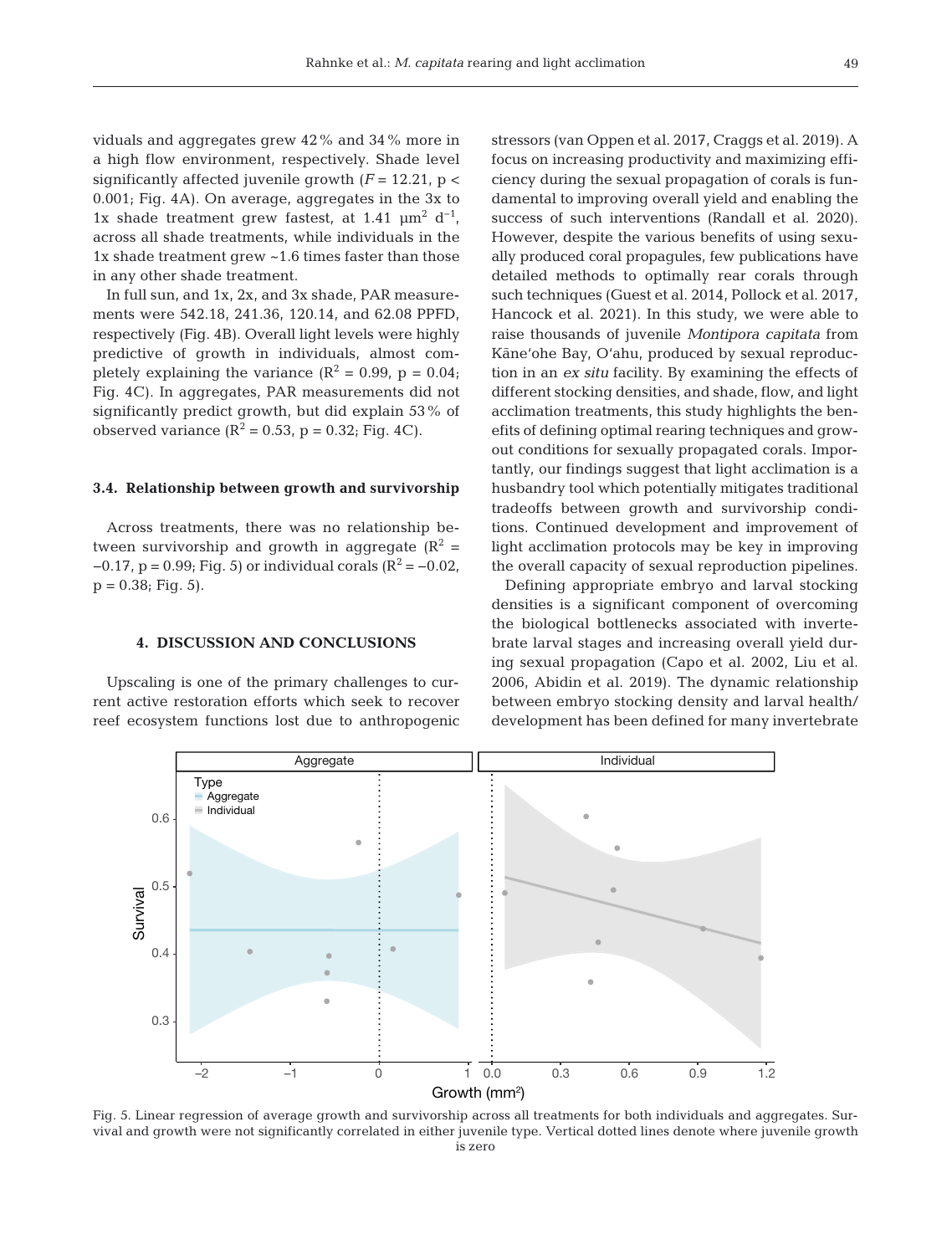organisms in an aquaculture setting (Asmani et al. 2017, Ren et al. 2018). Yet, optimal densities have not been quantified for most coral species, including *M. capitata*, despite the acute sensitivity of this phase of the coral life cycle (Edwards 2010, Pollock et al. 2017, Randall et al. 2020). An optimized embryo stocking density is one which limits overcrowding, disease spread, and density-related mortality, and thereby maximizes both larval output and survival (Edwards 2010).

Here, we found an optimal embryo stocking density of approximately 17 ml of fertilized embryos per 15 l conical, which exhibited a high larval output  $(-130000$  larvae) and substantial survivorship  $(-55\%)$ . In culture, many of the embryo densities investigated here experienced substantial declines in quality within 24 h of fertilization, resulting in strongly reduced larval yield. It is possible that damage to embryos and larvae triggered the release of toxic compounds, in cluding montiporic acid, which are known to reduce fertilization success and damage healthy cells (Hagedorn et al. 2015). While the ecological function of such compounds remains unknown, the presence of these toxins in cultures can make rearing *M. capitata* embryos difficult, especially at high densities (Hagedorn et al. 2015). Anecdotally, we found that surviving *M. capitata* larvae were competent to settle as early as 96 h post-fertilization, although time to competency is species-specific and is known to be influenced by external factors such as temperature (Nozawa & Harrison 2002, Guest 2010). External conditions are also particularly influential in settlement processes (Babcock & Mundy 1996, Petersen et al. 2005, Strader et al. 2015). Specifically, the presence of a biofilm community and the conditioned substrate provide essential cues for larval settlement and metamorphosis (Heyward & Negri 1999, Tran & Hadfield 2011). We did not find a significant difference between recruitment on substrate that was conditioned for 1 wk when compared to substrate that was conditioned for 4 wk. This suggests that a biofilm which encourages settlement is established quickly, even in an *ex situ* tank environment, a valuable practical consideration for restoration practitioners. Consistent with previous studies, our findings indicated that settlement rate increased with larval supply (Doropoulos et al. 2017, Cameron & Harrison 2020). However, it has been shown that intraspecific competition may negatively affect long-term survival of densely settled recruits (Cameron & Harrison 2020). Further research is required to assess the long-term effects of larval stocking density on the survivorship of *M. capitata* post-settlement.

The effects of various coral husbandry regimes on post-settlement survival and growth of juvenile corals have been demonstrated by several previous analyses (Guest et al. 2014, Craggs et al. 2019, Hancock et al. 2021). These studies highlight the importance of tailoring *ex situ* environmental conditions and husbandry protocols to the targeted coral species and location (Forsman et al. 2012, Cooper et al. 2014, Hancock et al. 2021). High flow positively impacts the survivorship and growth of juvenile *M. capitata*, but only relative high flow (2 circulation pumps) and no flow (circulation pumps absent) regimes have been previously investigated, highlighting the need for further exploration (Hancock et al. 2021). Here, we tested a similar relatively high flow environment, consisting of 2 circulation pumps per raceway tank, and a low flow environment, consisting of 1 circulation pump per raceway tank. We found that the high flow environment significantly enhanced the survival of both aggregate and individual *M. capitata*. This finding importantly indicates that high flow is preferable to both a low flow environment (1 circulation pump) and the previously investigated 'no flow' environment (Hancock et al. 2021). High flow is known to benefit coral health through sediment removal, enabling particle capture and increasing the exchange rate between coral tissue and the environment (Jokiel 1978, Helmuth & Sebens 1993, Forsman et al. 2012, Jones et al. 2019). By removing the warm boundary layer that directly surrounds coral tissue, flow may also improve coral survivorship by mitigating light and temperature stress (Fabricius 2006). Here, our findings suggest that understanding such interactions between light and flow is essential to the optimization of post-settlement survival. Nonlinear interactions between light and flow makes understanding the additive or synergistic effects of these 2 environmental conditions essential to successful husbandry in an *ex situ* environment (Hoogenboom & Connolly 2009). Our survivorship trends, particularly those in the intermediate light treatment  $(2x)$ , emphasize the positive interactive effects of flow and light, with increased flow enabling corals to survive in higher light intensities. Future work should continue to investigate and define the mechanistic relationship between these influential factors and fundamental metabolic processes in corals at different life history stages.

In addition to flow, this study clearly demonstrates the significant effects of different shade regimes on juvenile coral survival and growth. The fundamental relationship between light intensity and coral health has been well documented; however, there still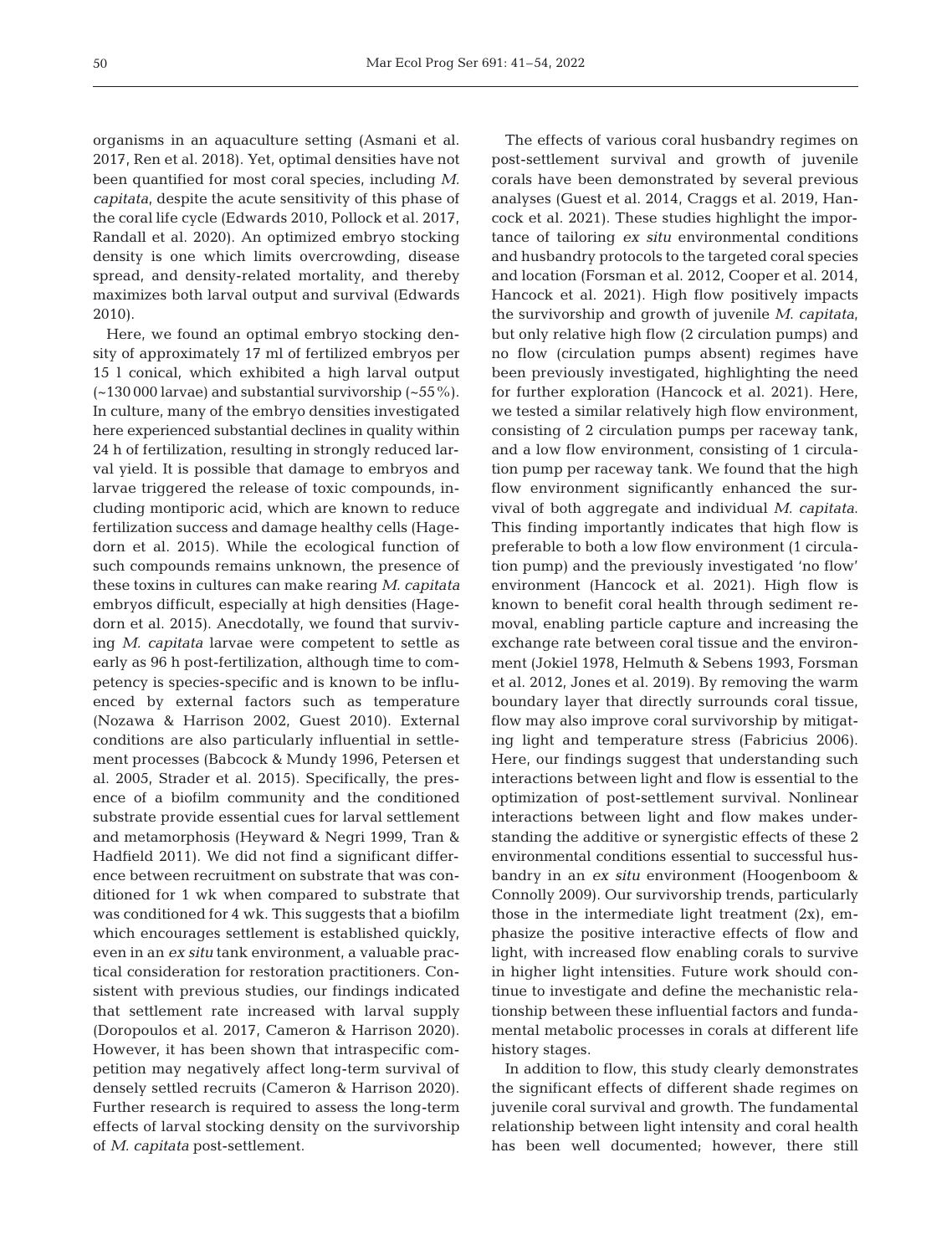remain many key gaps in our understanding of how this abiotic factor can be manipulated *ex situ* to im prove restoration efforts (Huston 1985, Putnam et al. 2017, Randall et al. 2020). Our results demonstrate that an intermediate shade environment  $(77.8\%)$ reduction from full sunlight) is beneficial for the survival of both individual and aggregate corals for the first 5 mo post-settlement. An environment with minimal shading (55.5% reduction from full sunlight) was not found to be favorable for survival, and resulted in the lowest survivorship across juvenile type. Interestingly, we also found that 88.5% reduction in light (3x shade cloth) can decrease survivorship when compared to intermediate treatments (2x). This may be due to competitive interactions within an aggregate colony, where newly settled recruits grow on top of each other potentially shading parts of the colony and thereby increasing the light requirement relative to individual settlers. The intermediate (2x) and high (3x) shade treatments may have been especially beneficial to the survival of juvenile corals in this time frame, limiting algal presence and competition (Harriott 1983). Other studies have addressed these competitive benthic algae interactions through the addition of herbivores such as sea urchins (Craggs et al. 2019). It is likely that optimal conditions will combine and balance the interactions be tween herbivory and shade treatment, representing another potentially beneficial coral husbandry tool which future research should explore. While intermediate to high shade conditions promoted survival of juvenile corals, our data indicates opposite trends for juvenile growth, with minimal shade maximizing growth. Individuals were found to have a higher growth rate than aggregates; however, aggregates were larger at the conclusion of the experiment. Both juvenile types grew most in the least shaded environment (1x). Light intensity is known to have a significant impact on the growth and health of corals which contain symbiotic zooxanthellae (Muscatine & Cernichiari 1969, Kuanui et al. 2020). Zooxanthellae utilize light in the process of photosynthesis to produce oxygen and organic sugars. When excess amounts of these products are generated they are shifted to the coral host for growth and other functions (Muscatine & Cernichiari 1969). Our results clearly reflect these biological processes, by providing corals with high light availability in the lowest shade treatment (1x) we are enabling photosynthetic capabilities and production of organic compounds and thereby enhancing overall growth. However, in the context of restoration, it is imperative to consider the tradeoffs be tween shade conditions which maximize growth

and those which maximize survival, and to apply tools which can promote both metrics.

While the impact of light on coral biology has been studied more extensively than many other environmental factors, we still lack a comprehensive understanding of how light impacts corals at different ages and life stages (Kuanui et al. 2020). Previous work has demonstrated that, within 1 mo post-settlement, juvenile *M. capitata* survive better in low light availability, while after the first month, juvenile corals survive better in higher light availability (Hancock et al. 2021). Studies have also shown that maximizing the growth of corals of different ages requires different light intensities, suggesting that light may be manipulated in an *ex situ* environment over time to optimize growth and survival (Kuanui et al. 2020). We attempted to accommodate these changing optimal conditions by moving juvenile corals into a higher light environment at 36 d post-settlement, based on our previous results. Light acclimation exhibited promising trends for aggregate juveniles and im proved upon survival in the low (1x) shade treatment. This indicates that, by manipulating available light throughout the aquaculture period, we can better align abiotic conditions with the changing biological needs of juvenile corals to improve survivorship. While aggregate survival was better than in both high and low shade treatments, light acclimation was not as effective as the static intermediate (2x) shade environment. This trend in survivorship likely reflects the stress experienced by corals during the light acclimation process. The abrupt transition from a low light environment to a high light environment may have caused stress or even photobleaching in some of the light-acclimated corals. Presumably, stress from the transition itself or excessive light intensity in the minimal shade treatment caused mortality in some corals and reduced survivorship relative to the most effective static shade treatment. It may be possible that, by gradually increasing light availability, such stress can be mitigated and survivorship be further optimized through this technique. While the light acclimation treatment did not maximize survivorship, it did maximize aggregate growth, further demonstrating the potential benefits of this husbandry tool. The dynamic changing physiological requirements during coral early life history stages likely drives fluctuations in coral−symbiont associations (Little et al. 2004). In corals with horizontal acquisition of symbionts during early life history stages, light acclimation is likely even more influential, especially if it impacts preference for symbiont type (Little et al. 2004). Aligning dynamic shifts in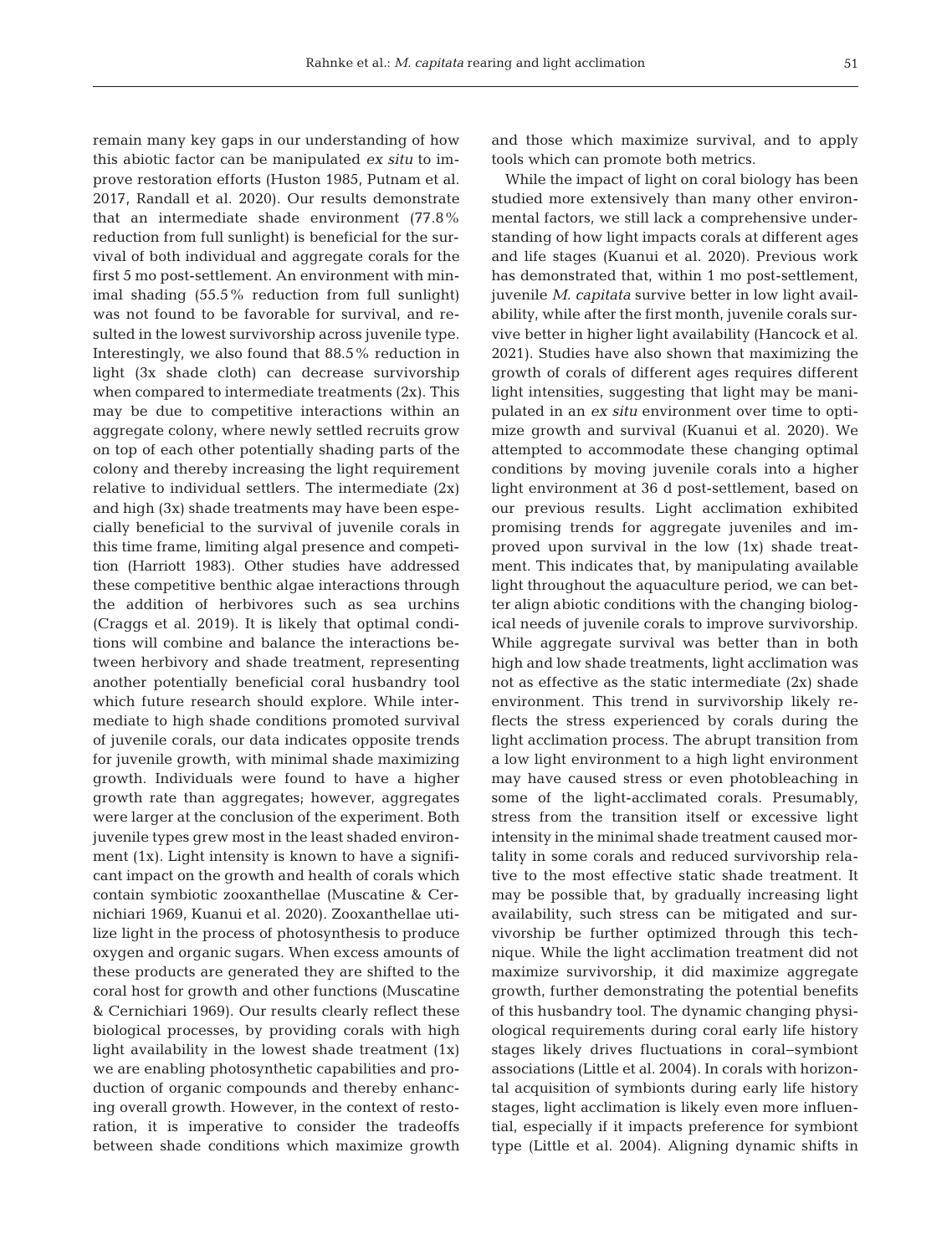symbiont associations with complementary light intensities holds important potential for maximizing post-settlement growth in sexual propagation. In individuals, survival in the light acclimation treatment was only improved over the low shade (1x) environment, while growth was improved over both the intermediate (2x) and high shade (3x) treatments. These trends, while less promising than those exhibited by aggregates, still indicate light acclimation achieved some improvements over static light treatments. Potentially, chimeric aggregates are more biologically suited to survive the environmental stress associated with light acclimation, explaining these differences in performance (Rinkevich 2019). Further refinement in the application of light acclimation protocols is needed to maximize the potential benefits of this promising coral husbandry tool.

Our results show that high flow and static intermediate shade (2x) treatments achieved the highest survivorship for aggregate corals, while individual survival was maximized in heavy shading (3x). In contrast, the highest individual growth rates were achieved by the static low shade (1x) treatment, and highest aggregate growth rates achieved by the light acclimation treatment. Simple techniques such as shading or increasing circulation represent powerful tools for coral practitioners and restoration managers who aim to rear sexually propagated juveniles for restoration purposes. Fine-tuning these practices through the addition of more complex coral husbandry tools, such as light acclimation, demonstrates the immense potential for optimizing and scaling up current restoration efforts. Importantly, our study does not reveal an ideal set of abiotic conditions that simultaneously maximizes the growth and survivorship of juveniles. This is a critical piece of knowledge for restoration management and highlights the importance of designing restoration efforts for the goals of a specific project. Overall, this study provides important practical and logistical information about the abiotic conditions and husbandry practices that best produce juvenile *M. capitata* for restoration purposes. The continued development and improvement of these protocols will enable current practices to be expanded to ecologically meaningful scales and allow for the incorporation of other climaterelated techniques like selective breeding and symbiont manipulation (van Oppen et al. 2017, Buerger et al. 2020). In the face of global climate change, the combination of such efforts is an essential step in increasing the efficiency of active restoration practices in order to significantly contribute to coral conservation.

*Acknowledgements.* This work was funded by the Paul G. Allen Family Foundation. We thank Teagan Roome, Sarah Woo, Pixie Moore, Andrew Barrows, and the Coral Resilience Lab for field and lab assistance. Coral gamete bundles were collected under Hawai'i DLNR permit SAP 2020-25 to the Hawai'i Institute of Marine Biology (HIMB). This work was inspired by Ruth Gates' vision for selective breeding as part of Assisted Evolution. This is SOEST contribution 11518 and HIMB contribution 1889.

## LITERATURE CITED

- [Abidin NA, Muhamad Shaleh SR, Ching FF, Othman R,](https://doi.org/10.1088/1742-6596/1358/1/012015)  Manjaji-Matsumoto M, Mustafa S, Senoo S (2019) Ap propriate diet and stocking density for sea cucumber *(Holothuria scabra)* larvae rearing. J Phys Conf Ser 1358: 012015
- [Álvarez-Noriega M, Baird AH, Dornelas M, Madin JS, Cumbo](https://doi.org/10.1002/ecy.1588)  VR, Connolly SR (2016) Fecundity and the demographic strategies of coral morphologies. Ecology 97: 3485−3493
- [Asmani K, Petton B, Le Grand J, Mounier J, Robert R, Nico](https://doi.org/10.1051/alr/2017023)las JL (2017) Determination of stocking density limits for *Crassostrea gigas* larvae reared in flow-through and re circulating aquaculture systems and interaction between larval density and biofilm formation. Aquat Living Resour  $30:29$
- Babcock R, Mundy C (1996) Coral recruitment: Consequences of settlement choice for early growth and survivorship in two scleractinians. J Exp Mar Biol Ecol 206: 179−201
- Baums IB (2008) A restoration genetics guide for coral reef conservation. Mol Ecol 17: 2796−2811
- [Baums IB, Baker AC, Davies SW, Grottoli AG and others](https://doi.org/10.1002/eap.1978)  (2019) Considerations for maximizing the adaptive potential of restored coral populations in the western Atlantic. Ecol Appl 29:e01978
- [Boström-Einarsson L, Babcock RC, Bayraktarov E, Cecca](https://doi.org/10.1371/journal.pone.0226631)relli D and others (2020) Coral restoration − a systematic review of current methods, successes, failures and future directions. PLOS ONE 15:e0226631
	- Bowden-Kerby A (2001) Low-tech coral reef restoration methods modeled after natural fragmentation processes. Bull Mar Sci 69:915-931
- [Buerger P, Alvarez-Roa C, Coppin CW, Pearce SL and oth](https://doi.org/10.1126/sciadv.aba2498)ers (2020) Heat-evolved microalgal symbionts increase coral bleaching tolerance. Sci Adv 6:eaba2498
- [Cameron KA, Harrison PL \(2020\) Density of coral larvae can](https://doi.org/10.1038/s41598-020-62366-4)  influence settlement, post-settlement colony abundance and coral cover in larval restoration. Sci Rep 10:5488
- [Capo TR, Fieber LA, Stommes DL, Walsh PJ \(2002\) The](https://pubmed.ncbi.nlm.nih.gov/12456154)  effect of stocking density on growth rate and maturation time in laboratory-reared California sea hares. Contemp Top Lab Anim Sci 41: 18−23
- [Cooper WT, Lirman D, VanGroningen MP \(2014\) Assessing](https://doi.org/10.5343/bms.2013.1020)  techniques to enhance early post-settlement survival of corals in situ for reef restoration. Bull Mar Sci 90:651-664
- [Craggs J, Guest J, Bulling M, Sweet M \(2019\)](https://doi.org/10.1038/s41598-019-49447-9) *Ex situ* co culturing of the sea urchin, *Mespilia globulus* and the coral *Acropora millepora* enhances early post-settlement survivorship. Sci Rep 9: 12984
- [Donner SD, Potere D \(2007\) The inequity of the global threat](https://doi.org/10.1641/B570302)  to coral reefs. Bioscience 57: 214−215
- [Doropoulos C, Evensen NR, Gómez-Lemos LA, Babcock RC](https://doi.org/10.1098/rsos.170082)  (2017) Density-dependent coral recruitment displays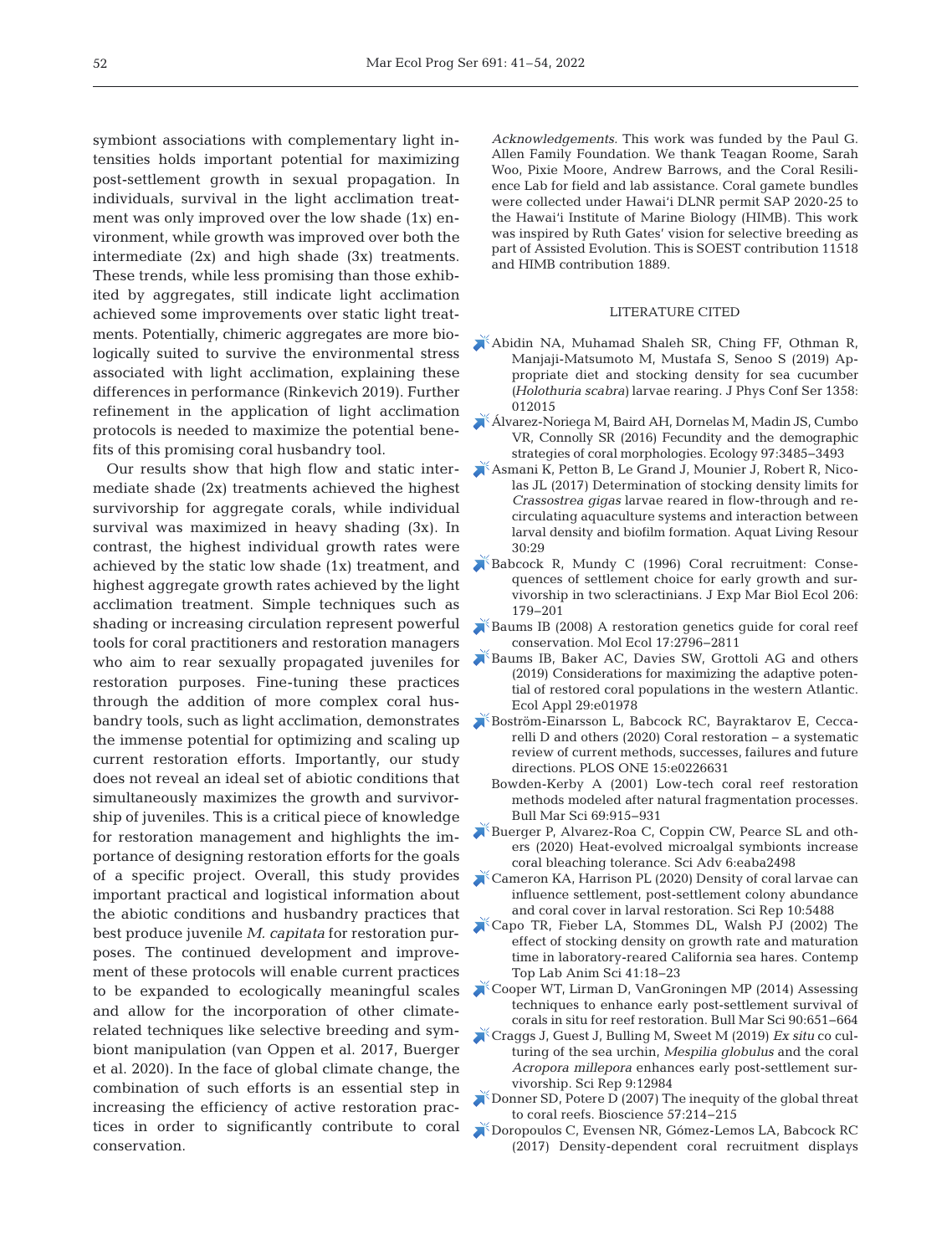divergent responses during distinct early life-history stages. R Soc Open Sci 4: 170082

- Edwards AJ (ed) (2010) Reef rehabilitation manual. Coral Reef Targeted Research and Capacity Building for Management Program, St Lucia
- [Edwards AJ, Clark S \(1999\) Coral transplantation:a useful](https://doi.org/10.1016/S0025-326X(99)00145-9)  management tool or misguided meddling? Mar Pollut Bull 37:474-487
- [Fabricius KE \(2006\) Effects of irradiance, flow, and colony](https://doi.org/10.4319/lo.2006.51.1.0030)  pigmentation on the temperature microenvironment around corals: implications for coral bleaching? Limnol Oceanogr 51:30-37
- [Fisher R, O'Leary RA, Low-Choy S, Mengersen K, Knowlton](https://doi.org/10.1016/j.cub.2014.12.022)  N, Brainard RE, Caley MJ (2015) Species richness on coral reefs and the pursuit of convergent global estimates. Curr Biol 25:500-505
- [Forsman ZH, Rinkevich B, Hunter CL \(2006\) Investigating](https://doi.org/10.1016/j.aquaculture.2006.06.040)  fragment size for culturing reef-building corals (*Porites lobata* and *P. compressa*) in *ex situ* nurseries. Aquaculture 261:89-97
- [Forsman ZH, Kimokeo BK, Bird CE, Hunter CL, Toonen RJ](https://doi.org/10.1017/S0025315411001500)   $(2012)$  Coral farming: effects of light, water motion and artificial foods. J Mar Biol Assoc UK 92:721-729
	- Fox J, Friendly GG, Graves S, Heiberger R and others (2007) The car package version 3.0-13. https://CRAN.R-project. org/package=car
- [Friedlander AM, Shackeroff JM, Kittinger JN \(2013\) Cus](https://doi.org/10.2984/67.3.10)tomary marine resource knowledge and use in contemporary Hawai'i. Pac Sci 67: 441−460
	- Gregg TM, Mead L, Burns JHR, Takabayashi M (2015) Puka Mai He Ko'a: the significance of corals in Hawaiian culture. In: Narchi N, Price LL (eds) Ethnobiology of corals and coral reefs. Springer International Publishing, Cham, p 103−115
	- Guest J (2010) Rearing coral larvae for reef rehabilitation. In:Edwards AJ (ed) Reef rehabilitation manual. Coral Reef Targeted Research and Capacity Building for Management Program, St Lucia, p 73−92
- [Guest JR, Baria MV, Gomez ED, Heyward AJ, Edwards AJ](https://doi.org/10.1007/s00338-013-1114-1)   $(2014)$  Closing the circle: Is it feasible to rehabilitate reefs with sexually propagated corals? Coral Reefs 33: 45−55
- [Hagedorn M, Farrell A, Carter V, Zuchowicz N and](https://doi.org/10.1371/journal.pone.0118364)  others (2015) Effects of toxic compounds in *Montipora capitata* on exogenous and endogenous zooxanthellae performance and fertilization success. PLOS ONE 10: e0118364
- [Hancock JR, Barrows AR, Roome TC, Huffmyer AS and oth](https://doi.org/10.3354/meps13534)ers (2021) Coral husbandry for ocean futures: leveraging abiotic factors to increase survivorship, growth, and resilience in juvenile *Montipora capitata*. Mar Ecol Prog Ser 657: 123−133
- $\mathbb K$  Harriott VJ (1983) Reproductive seasonality, settlement, and post-settlement mortality of *Pocillopora damicornis* (Linnaeus), at Lizard Island, Great Barrier Reef. Coral Reefs 2: 151−157
- $\blacktriangleright$  [Helmuth B, Sebens K \(1993\) The influence of colony mor](https://doi.org/10.1016/0022-0981(93)90109-2)phology and orientation to flow on particle capture by the scleractinian coral *Agaricia agaricites* (Linnaeus). J Exp Mar Biol Ecol 165: 251−278
- [Henry JA, O'Neil KL, Patterson JT \(2019\) Native herbivores](https://doi.org/10.3389/fmars.2019.00713)  improve sexual propagation of threatened staghorn coral Acropora cervicornis. Front Mar Sci 6:713
- [Heyward AJ, Negri AP \(1999\) Natural inducers for coral lar](https://doi.org/10.1007/s003380050193)val metamorphosis. Coral Reefs 18:273-279
- [Hoogenboom MO, Connolly SR \(2009\) Defining fundamen](https://doi.org/10.1890/07-2010.1)tal niche dimensions of corals: synergistic effects of colony size, light, and flow. Ecology 90:767-780
- [Hughes TP, Kerry JT, Baird AH, Connolly SR and others](https://doi.org/10.1038/s41586-018-0041-2)  (2018) Global warming transforms coral reef assemblages. Nature 556: 492−496
- [Humanes A, Beauchamp EA, Bythell JC, Carl MK and oth](https://doi.org/10.3389/fmars.2021.669995)ers (2021) An experimental framework for selectively breeding corals for assisted evolution. Front Mar Sci 8: 669995
- [Huston M \(1985\) Variation in coral growth rates with depth](https://doi.org/10.1007/BF00302200)  at Discovery Bay, Jamaica. Coral Reefs 4: 19−25
- [Jokiel PL \(1978\) Effects of water motion on reef corals. J Exp](https://doi.org/10.1016/0022-0981(78)90092-8)  Mar Biol Ecol 35: 87−97
- [Jones R, Fisher R, Bessell-Browne P \(2019\) Sediment depo](https://doi.org/10.1371/journal.pone.0216248)sition and coral smothering. PLOS ONE 14:e0216248
- [Kuanui P, Chavanich S, Viyakarn V, Omori M, Fujita T, Lin](https://doi.org/10.1016/j.ecss.2019.106515)  C (2020) Effect of light intensity on survival and photosynthetic efficiency of cultured corals of different ages. Estuar Coast Shelf Sci 235: 106515
- [Kuffner IB, Walters LJ, Becerro MA, Paul VJ, Ritson-](https://doi.org/10.3354/meps323107)Williams R, Beach KS (2006) Inhibition of coral recruitment by macroalgae and cyanobacteria. Mar Ecol Prog Ser 323: 107−117
- [Kühl M, Cohen Y, Dalsgaard T, Jørgensen BB, Revsbech NP](https://doi.org/10.3354/meps117159)  (1995) Microenvironment and photosynthesis of zooxanthellae in scleractinian corals studied with microsensors for O2, pH and light. Mar Ecol Prog Ser 117: 159−172
	- Lemon J, Bolker B, Oom S, Klein E and others (2021) Package 'plotrix' version 3.8-2. https://CRAN.R-project.org/ package=plotrix
	- Lenth R, Singmann H, Love J, Buerkner P, Herve M (2018) Package 'emmeans' version 1.7.0. https://CRAN.R-project. org/package=emmeans
- [Lirman D, Thyberg T, Herlan J, Hill C and others \(2010\)](https://doi.org/10.1007/s00338-010-0621-6)  Propagation of the threatened staghorn coral *Acropora cervicornis*: methods to minimize the impacts of fragment collection and maximize production. Coral Reefs 29: 729−735
- [Little AF, van Oppen MJH, Willis BL \(2004\) Flexibility in](https://doi.org/10.1126/science.1095733)  algal endosymbioses shapes growth in reef corals. Science 304: 1492−1494
- [Liu B, Dong B, Tang B, Zhang T, Xiang J \(2006\) Effect of](https://doi.org/10.1016/j.aquaculture.2006.03.047)  stocking density on growth, settlement and survival of clam larvae, *Meretrix meretrix*. Aquaculture 258: 344−349
	- McMahon NJ (2018) Optimization of light irradiance during the early life of sexually-produced *Porites astreoides* and *Agaricia agaricites* recruits. MSc thesis, Nova Southeastern University, Fort Lauderdale, FL
- [Muscatine L, Cernichiari E \(1969\) Assimilation of photosyn](https://doi.org/10.2307/1540172)thetic products of zooxanthellae by a reef coral. Biol Bull 137: 506−523
	- Nama S, Akter S (2021) Coral Gardening: a novel technique to manage and conserve the degraded coral habitat. Food Sci Rep 2: 50−54
	- Nozawa Y, Harrison PL (2002) Larval settlement patterns, dispersal potential, and the effect of temperature on settlement of larvae of the reef coral, *Platygyra daedalea*, from the Great Barrier Reef. Proc 9th Int Coral Reef Symp, Bali 1:409–416
	- Omori M, Higa Y, Shinzato C, Zayasu Y and others (2016) Development of active restoration methodologies for coral reefs using asexual reproduction in Okinawa, Japan. Proc 13th Int Coral Reef Symp, Honolulu, HI, p 369−387